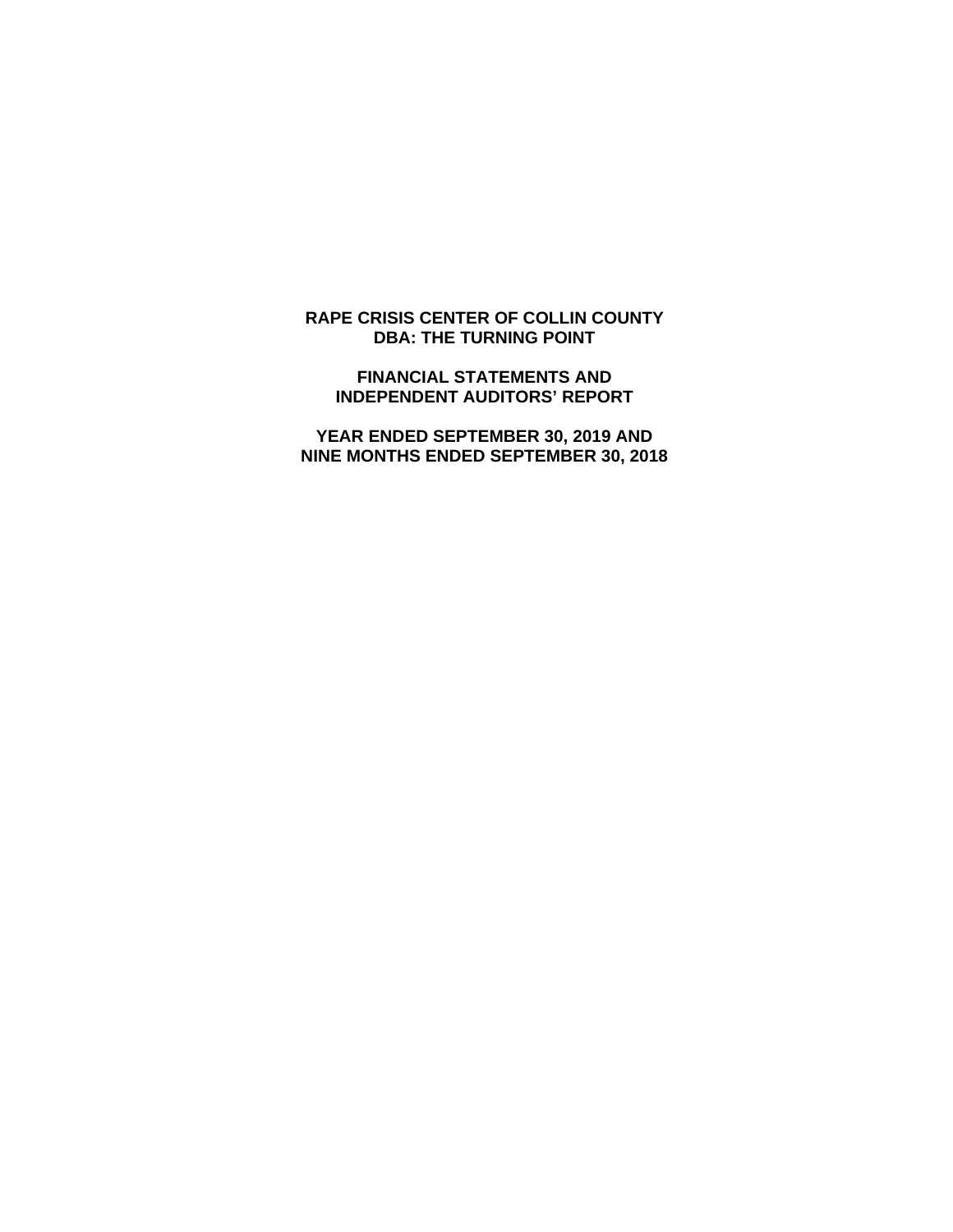### **RAPE CRISIS CENTER OF COLLIN COUNTY DBA: THE TURNING POINT TABLE OF CONTENTS YEAR ENDED SEPTEMBER 30, 2019 AND NINE MONTHS ENDED SEPTEMBER 30, 2018**

| <b>INDEPENDENT AUDITORS' REPORT</b>      |   |
|------------------------------------------|---|
| <b>FINANCIAL STATEMENTS</b>              |   |
| <b>STATEMENTS OF FINANCIAL POSITION</b>  | 3 |
| <b>STATEMENTS OF ACTIVITIES</b>          | 4 |
| <b>STATEMENTS OF FUNCTIONAL EXPENSES</b> | 6 |
| <b>STATEMENTS OF CASH FLOWS</b>          | 8 |
| <b>NOTES TO FINANCIAL STATEMENTS</b>     | 9 |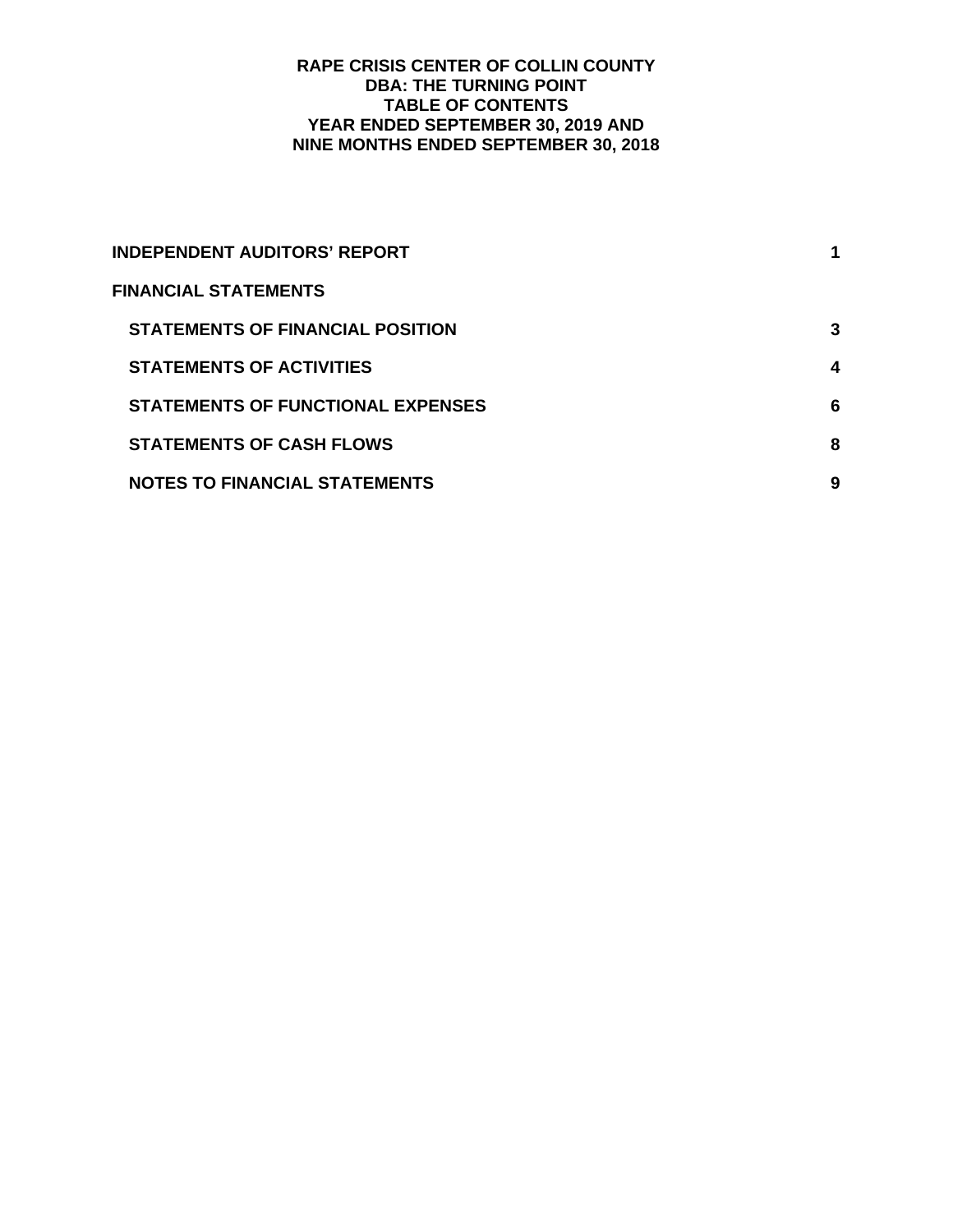

CLA (CliftonLarsonAllen LLP) CLAconnect.com

# **INDEPENDENT AUDITORS' REPORT**

Board of Directors and Management Rape Crisis Center of Collin County dba: The Turning Point Plano, Texas

We have audited the accompanying financial statements of Rape Crisis Center of Collin County dba: The Turning Point (a nonprofit organization), which comprise the statements of financial position as of September 30, 2019 and September 30, 2018, and the related statements of activities, functional expenses, and cash flows for the year and period then ended, and the related notes to the financial statements.

# *Management's Responsibility for the Financial Statements*

Management is responsible for the preparation and fair presentation of these financial statements in accordance with accounting principles generally accepted in the United States of America; this includes the design, implementation, and maintenance of internal control relevant to the preparation and fair presentation of financial statements that are free from material misstatement, whether due to fraud or error.

# *Auditors' Responsibility*

Our responsibility is to express an opinion on these financial statements based on our audits. We conducted our audits in accordance with auditing standards generally accepted in the United States of America. Those standards require that we plan and perform the audit to obtain reasonable assurance about whether the financial statements are free from material misstatement.

An audit involves performing procedures to obtain audit evidence about the amounts and disclosures in the financial statements. The procedures selected depend on the auditors' judgment, including the assessment of the risks of material misstatement of the financial statements, whether due to fraud or error. In making those risk assessments, the auditor considers internal control relevant to the entity's preparation and fair presentation of the financial statements in order to design audit procedures that are appropriate in the circumstances, but not for the purpose of expressing an opinion on the effectiveness of the entity's internal control. Accordingly, we express no such opinion. An audit also includes evaluating the appropriateness of accounting policies used and the reasonableness of significant accounting estimates made by management, as well as evaluating the overall presentation of the financial statements.

We believe that the audit evidence we have obtained is sufficient and appropriate to provide a basis for our audit opinion.

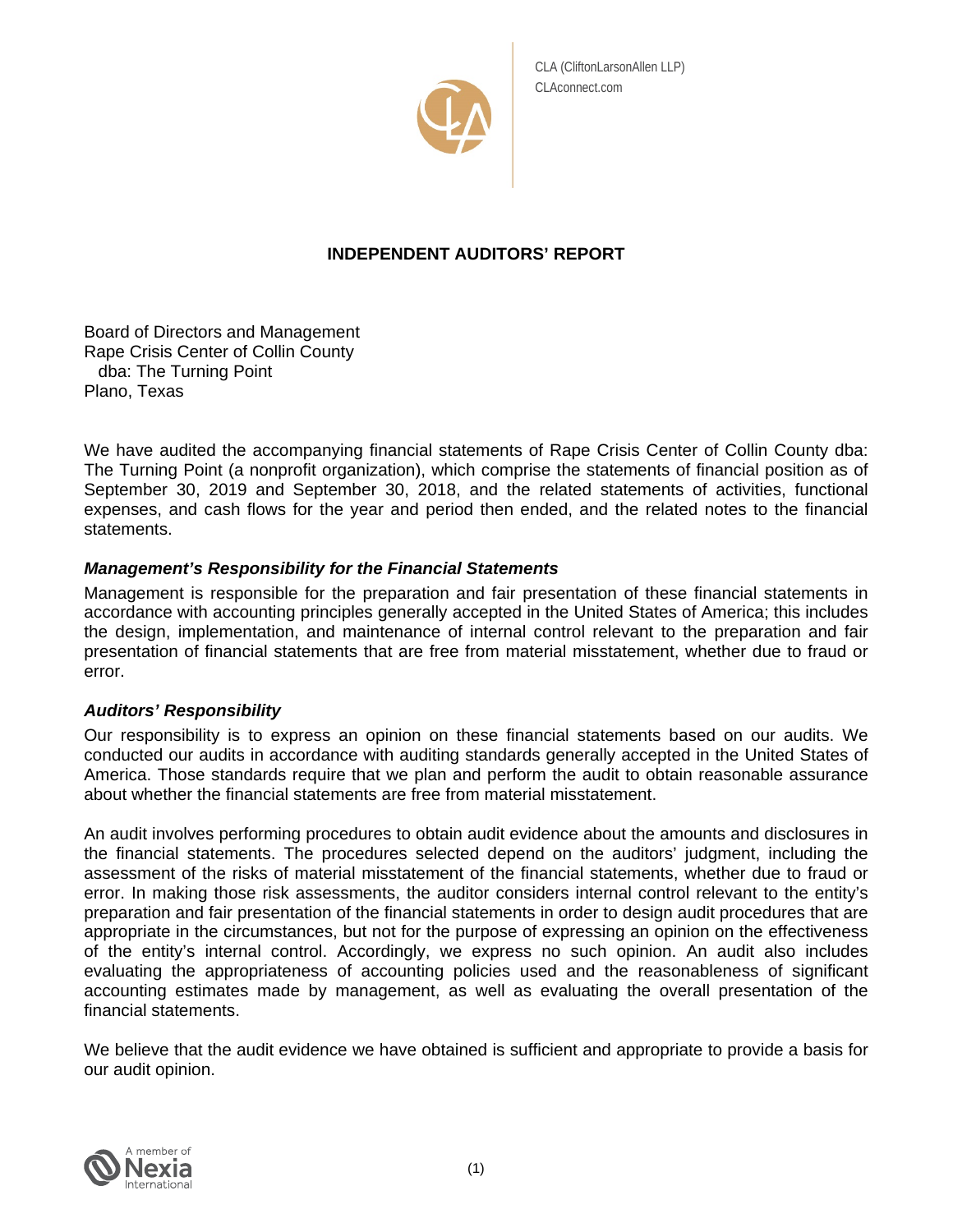Board of Directors and Management Rape Crisis Center of Collin County dba: The Turning Point

### *Opinion*

In our opinion, the financial statements referred to above present fairly, in all material respects, the financial position of Rape Crisis Center of Collin County dba: The Turning Point as of September 30, 2019 and September 30, 2018, and the changes in its net assets and its cash flows for the year and period, respectively, then ended in accordance with accounting principles generally accepted in the United States of America.

Vifton Larson Allen LLP

**CliftonLarsonAllen LLP** 

Fort Worth, Texas May 14, 2020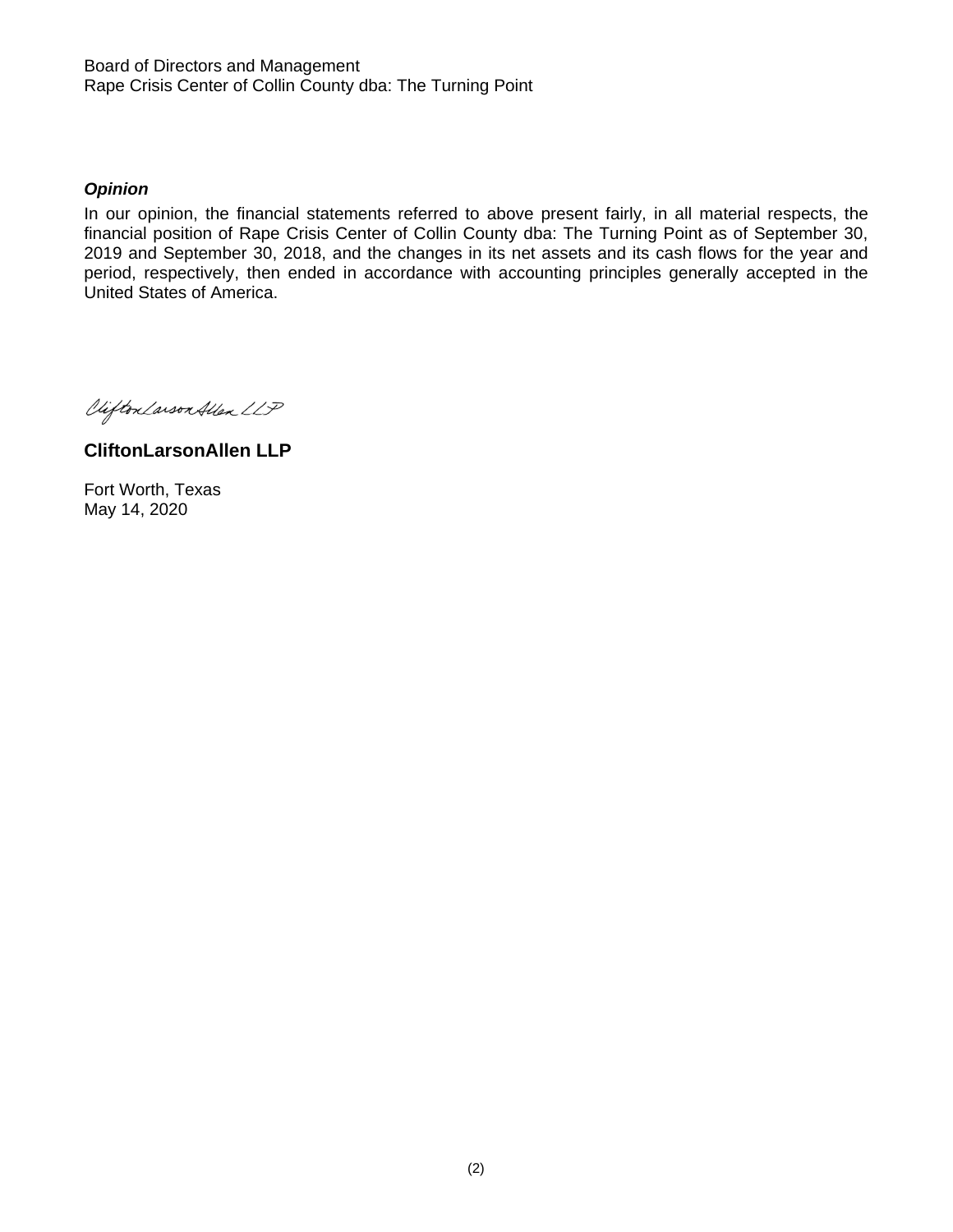## **RAPE CRISIS CENTER OF COLLIN COUNTY DBA: THE TURNING POINT STATEMENTS OF FINANCIAL POSITION SEPTEMBER 30, 2019 AND 2018**

|                                         | 2019            | 2018 |           |
|-----------------------------------------|-----------------|------|-----------|
| <b>ASSETS</b>                           |                 |      |           |
| <b>CURRENT ASSETS</b>                   |                 |      |           |
| Cash and Cash Equivalents               | \$<br>103,726   | \$   | 123,399   |
| <b>Accounts Receivable</b>              | 87,548          |      |           |
| <b>Grants Receivable</b>                | 162,915         |      | 167,782   |
| Prepaids and Other Current Assets       | 14,400          |      |           |
| Pledges Receivable                      | 18,157          |      | 9,609     |
| <b>Total Current Assets</b>             | 386,746         |      | 300,790   |
| PROPERTY AND EQUIPMENT                  |                 |      |           |
| Land                                    | 101,787         |      | 101,787   |
| <b>Building and Improvements</b>        | 606,495         |      | 606,495   |
| Equipment                               | 40,874          |      | 34,977    |
| Software                                | 975             |      | 15,375    |
| Less: Accumulated Depreciation          | (114, 337)      |      | (95, 436) |
| <b>Total Property and Equipment</b>     | 635,794         |      | 663,198   |
| <b>Total Assets</b>                     | \$<br>1,022,540 | \$   | 963,988   |
| <b>LIABILITIES AND NET ASSETS</b>       |                 |      |           |
| <b>CURRENT LIABILITIES</b>              |                 |      |           |
| Accounts Payable and Accrued Expenses   | \$<br>74,787    | \$   | 16,779    |
| Note Payable - Current Portion          | 12,669          |      | 21,791    |
| <b>Total Current Liabilities</b>        | 87,456          |      | 38,570    |
| <b>LONG-TERM LIABILITIES</b>            |                 |      |           |
| Note Payable, Less Current Portion      | 458,047         |      | 466,548   |
| <b>Total Long-Term Liabilities</b>      | 458,047         |      | 466,548   |
| <b>NET ASSETS</b>                       |                 |      |           |
| <b>Without Donor Restrictions</b>       | 409,580         |      | 227,903   |
| <b>With Donor Restrictions</b>          | 67,457          |      | 230,967   |
| <b>Total Net Assets</b>                 | 477,037         |      | 458,870   |
| <b>Total Liabilities and Net Assets</b> | \$<br>1,022,540 | \$   | 963,988   |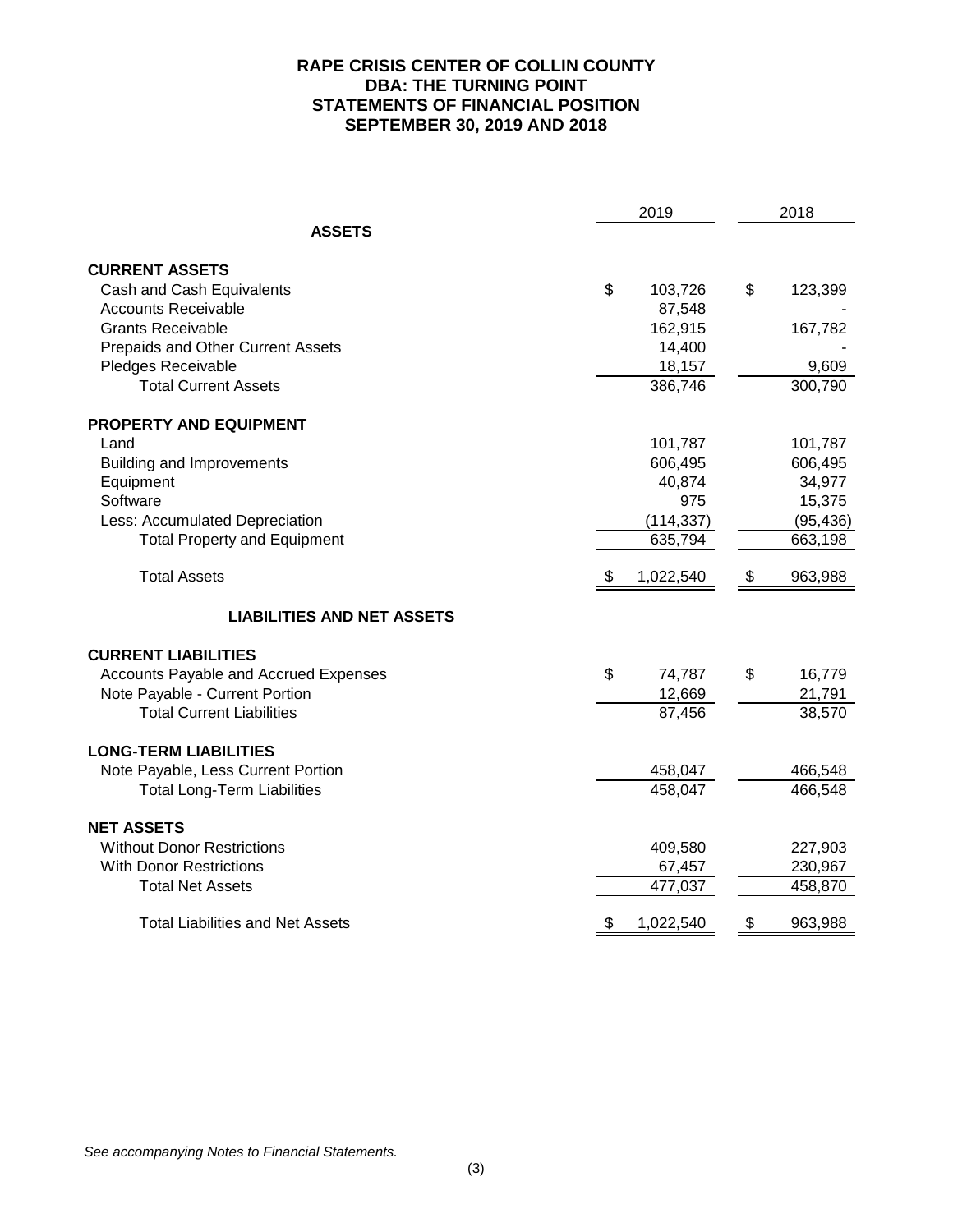### **RAPE CRISIS CENTER OF COLLIN COUNTY DBA: THE TURNING POINT STATEMENT OF ACTIVITIES YEAR ENDED SEPTEMBER 30, 2019**

|                                         |                | <b>Without Donor</b> |           | <b>With Donor</b>   |    |           |
|-----------------------------------------|----------------|----------------------|-----------|---------------------|----|-----------|
|                                         |                | <b>Restrictions</b>  |           | <b>Restrictions</b> |    | Total     |
| <b>REVENUE AND PUBLIC SUPPORT</b>       |                |                      |           |                     |    |           |
| Grants - Federal and State              | \$             | 807,312              | \$        |                     | \$ | 807,312   |
| Grants - Other                          |                | 8,298                |           | 174,836             |    | 183,134   |
| Contributions                           |                | 127,640              |           |                     |    | 127,640   |
| <b>Special Events</b>                   |                | 12,700               |           |                     |    | 12,700    |
| <b>SANE Services</b>                    |                | 271,150              |           |                     |    | 271,150   |
| Interest Income                         |                | 1,261                |           |                     |    | 1,261     |
| Other Income                            |                | 6,570                |           |                     |    | 6,570     |
| Net Assets Released from Restrictions   |                | 338,346              |           | (338,346)           |    |           |
| <b>Total Revenue and Public Support</b> |                | 1,573,277            |           | (163, 510)          |    | 1,409,767 |
| <b>EXPENSES</b>                         |                |                      |           |                     |    |           |
| <b>Program Services</b>                 |                | 1,184,501            |           |                     |    | 1,184,501 |
| <b>General and Administrative</b>       |                | 198,329              |           |                     |    | 198,329   |
| Fundraising                             |                | 8,770                |           |                     |    | 8,770     |
| <b>Total Expenses</b>                   |                | 1,391,600            |           |                     |    | 1,391,600 |
| <b>CHANGE IN NET ASSETS</b>             |                | 181,677              |           | (163, 510)          |    | 18,167    |
| Net Assets - Beginning of Year          |                | 227,903              |           | 230,967             |    | 458,870   |
| <b>NET ASSETS - END OF YEAR</b>         | $\mathfrak{F}$ | 409,580              | <u>\$</u> | 67,457              | \$ | 477,037   |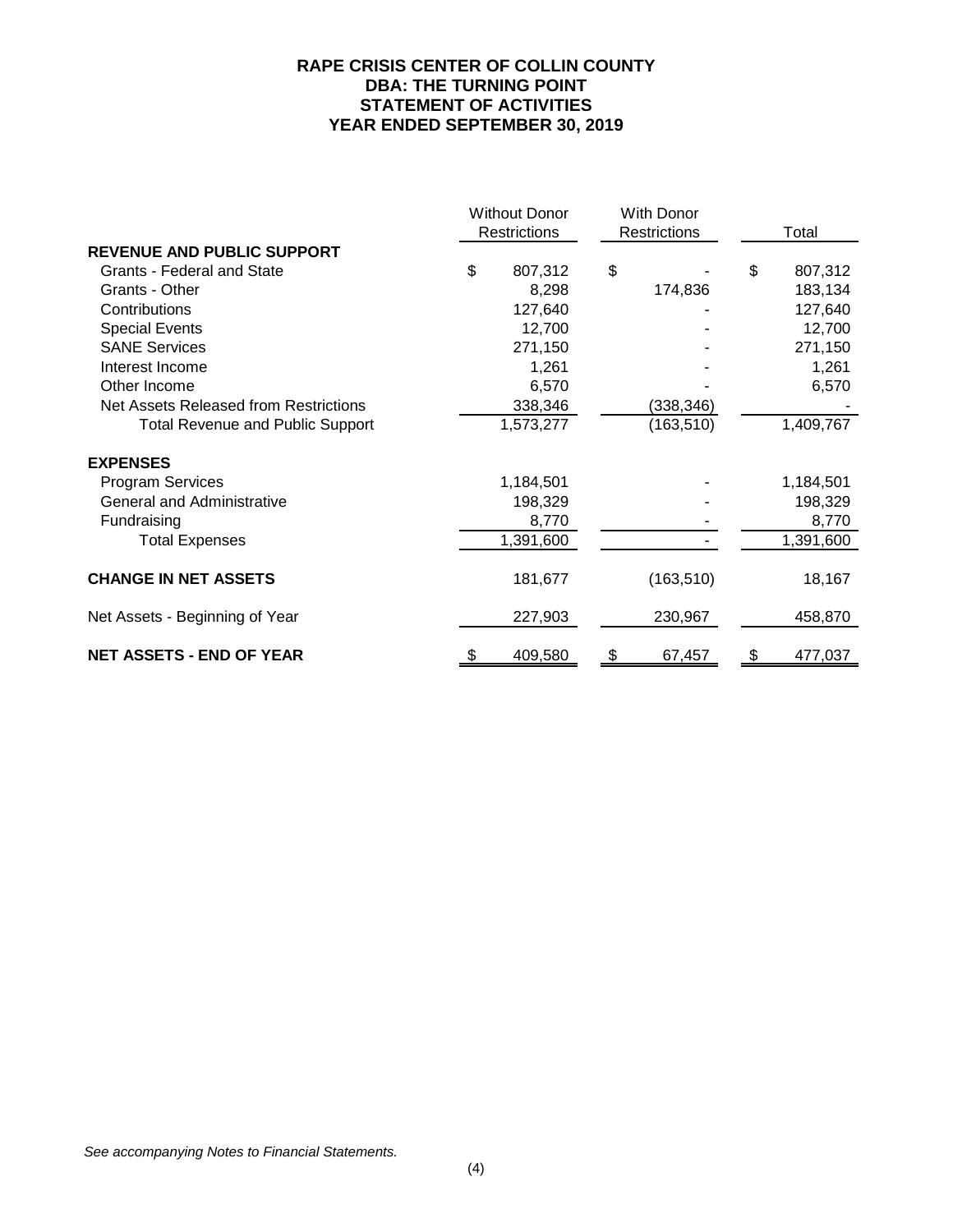#### **RAPE CRISIS CENTER OF COLLIN COUNTY DBA: THE TURNING POINT STATEMENT OF ACTIVITIES NINE MONTHS ENDED SEPTEMBER 30, 2018**

|                                         | <b>Without Donor</b><br>Restrictions |    | With Donor<br><b>Restrictions</b> |    | Total     |  |
|-----------------------------------------|--------------------------------------|----|-----------------------------------|----|-----------|--|
| <b>REVENUE AND PUBLIC SUPPORT</b>       |                                      |    |                                   |    |           |  |
| Grants - Federal and State              | \$<br>691,273                        | \$ |                                   | \$ | 691,273   |  |
| Grants - Other                          |                                      |    | 22,789                            |    | 22,789    |  |
| Contributions                           | 118,586                              |    |                                   |    | 118,586   |  |
| <b>Special Events</b>                   | 5,751                                |    |                                   |    | 5,751     |  |
| <b>SANE Services</b>                    | 25,000                               |    |                                   |    | 25,000    |  |
| Interest Income                         | 942                                  |    |                                   |    | 942       |  |
| Miscellanous Income                     | 5,567                                |    |                                   |    | 5,567     |  |
| Net Assets Released from Restrictions   | 122,207                              |    | (122, 207)                        |    |           |  |
| <b>Total Revenue and Public Support</b> | 969,326                              |    | (99, 418)                         |    | 869,908   |  |
| <b>EXPENSES</b>                         |                                      |    |                                   |    |           |  |
| <b>Program Services</b>                 | 740,936                              |    |                                   |    | 740,936   |  |
| <b>General and Administrative</b>       | 194,140                              |    |                                   |    | 194,140   |  |
| Fundraising                             | 4,788                                |    |                                   |    | 4,788     |  |
| <b>Total Expenses</b>                   | 939,864                              |    |                                   |    | 939,864   |  |
| <b>CHANGE IN NET ASSETS</b>             | 29,462                               |    | (99, 418)                         |    | (69, 956) |  |
| Net Assets - Beginning of Year          | 198,441                              |    | 330,385                           |    | 528,826   |  |
| <b>NET ASSETS - END OF YEAR</b>         | \$<br>227,903                        | \$ | 230,967                           | \$ | 458,870   |  |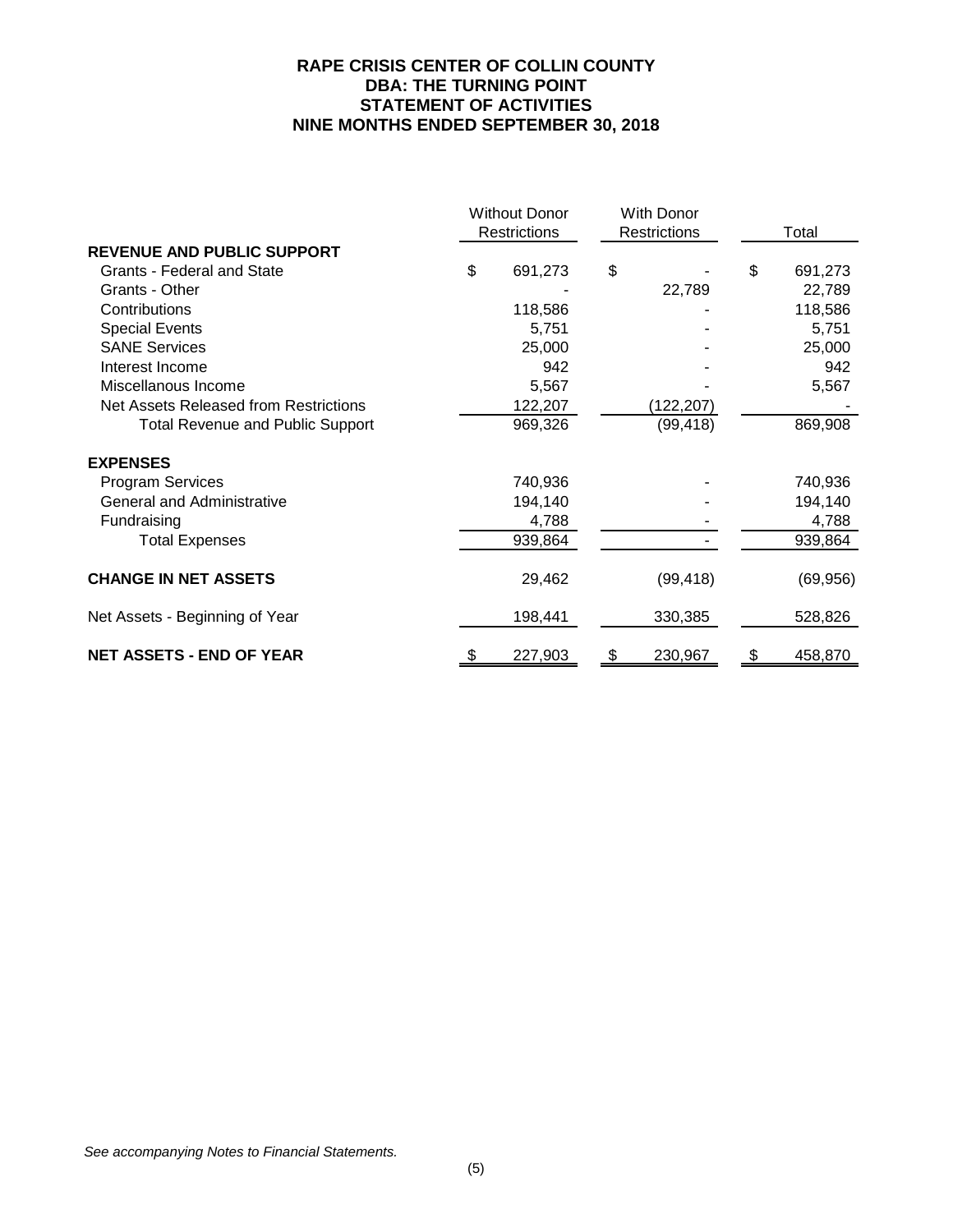#### **RAPE CRISIS CENTER OF COLLIN COUNTY DBA: THE TURNING POINT STATEMENT OF FUNCTIONAL EXPENSES YEAR ENDED SEPTEMBER 30, 2019**

|                                         | Program         |     | General and    |             |                 |
|-----------------------------------------|-----------------|-----|----------------|-------------|-----------------|
|                                         | Services        |     | Administrative | Fundraising | Total           |
| <b>EXPENSES</b>                         |                 |     |                |             |                 |
| Payroll Expense                         | \$<br>1,037,537 | \$  | 93,168         | \$          | \$<br>1,130,705 |
| <b>Clinic Expense</b>                   | 7,518           |     |                |             | 7,518           |
| <b>Conferences and Travel</b>           | 19,994          |     | 283            | 444         | 20,721          |
| <b>Depreciation Expense</b>             | 18,901          |     |                |             | 18,901          |
| Dues and Subscriptions                  |                 |     | 2,555          |             | 2,555           |
| <b>Equipment Maintenance and Repair</b> |                 |     | 7,155          |             | 7,155           |
| <b>Fundraising Expenses</b>             |                 |     |                | 2,489       | 2,489           |
| In-Kind Expense                         |                 |     |                | 3,840       | 3,840           |
| In-Kind Legal                           |                 |     | 28,960         |             | 28,960          |
| Insurance                               | 6,663           |     | 4,474          |             | 11,137          |
| Interest Expense                        | 24,526          |     | 4,325          |             | 28,851          |
| Marketing and Development               | 2,040           |     |                |             | 2,040           |
| Miscellaneous Expense                   | 2,297           |     | 636            |             | 2,933           |
| Occupancy                               | 9,207           |     | 2,210          |             | 11,417          |
| Office Expense                          | 18,467          |     | 8,389          | 1,276       | 28,132          |
| <b>Payroll Processing</b>               |                 |     | 12,058         |             | 12,058          |
| <b>Printing and Postage</b>             | 5,393           |     | 273            | 232         | 5,898           |
| <b>Professional Fees</b>                | 2,322           |     | 27,685         | 489         | 30,496          |
| <b>SANE</b>                             | 12,583          |     |                |             | 12,583          |
| Telephone                               | 11,553          |     | 6,158          |             | 17,711          |
| Other Program Expenses                  | 5,500           |     |                |             | 5,500           |
| <b>Total Expenses</b>                   | 1,184,501       | \$. | 198,329        | \$<br>8,770 | \$<br>1,391,600 |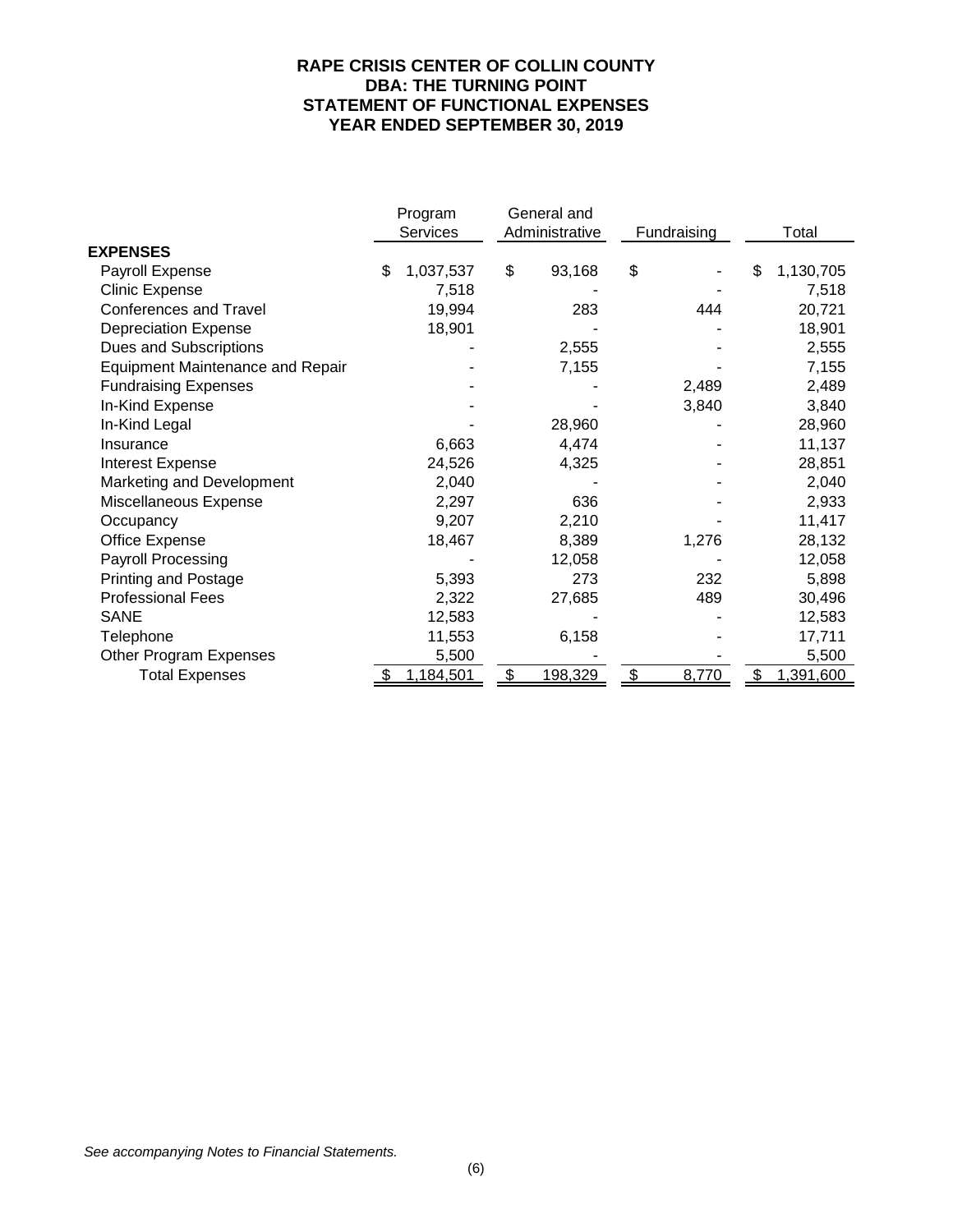## **RAPE CRISIS CENTER OF COLLIN COUNTY DBA: THE TURNING POINT STATEMENT OF FUNCTIONAL EXPENSES NINE MONTHS ENDED SEPTEMBER 30, 2018**

|                                         | Program        | General and          |             |               |
|-----------------------------------------|----------------|----------------------|-------------|---------------|
|                                         | Services       | Administrative       | Fundraising | Total         |
| <b>EXPENSES</b>                         |                |                      |             |               |
| Payroll Expense                         | \$<br>622,742  | \$<br>46,873         | \$          | \$<br>669,615 |
| <b>Clinic Expense</b>                   | 24,558         |                      |             | 24,558        |
| <b>Conferences and Travel</b>           | 16,727         |                      |             | 16,727        |
| <b>Depreciation Expense</b>             | 10,815         |                      |             | 10,815        |
| Dues and Subscriptions                  |                | 2,407                |             | 2,407         |
| <b>Equipment Maintenance and Repair</b> | 11,692         | 10,192               |             | 21,884        |
| <b>Fundraising Expenses</b>             |                |                      | 2,088       | 2,088         |
| In-Kind Expense                         |                |                      | 2,700       | 2,700         |
| In-Kind Legal                           |                | 68,700               |             | 68,700        |
| Insurance                               | 4,749          |                      |             | 4,749         |
| Interest Expense                        |                | 18,915               |             | 18,915        |
| Marketing and Development               |                | 2,516                |             | 2,516         |
| Miscellaneous Expense                   | 2,769          |                      |             | 2,769         |
| Occupancy                               |                | 5,621                |             | 5,621         |
| Office Expense                          | 8,425          | 900                  |             | 9,325         |
| <b>Payroll Processing</b>               |                | 27,014               |             | 27,014        |
| <b>Printing and Postage</b>             | 7,130          |                      |             | 7,130         |
| <b>Professional Fees</b>                |                | 9,360                |             | 9,360         |
| <b>SANE</b>                             | 17,122         |                      |             | 17,122        |
| Telephone                               | 7,208          | 1,642                |             | 8,850         |
| Other Program Epenses                   | 6,999          |                      |             | 6,999         |
| <b>Total Expenses</b>                   | <u>740,936</u> | \$<br><u>194,140</u> | \$<br>4,788 | \$<br>939,864 |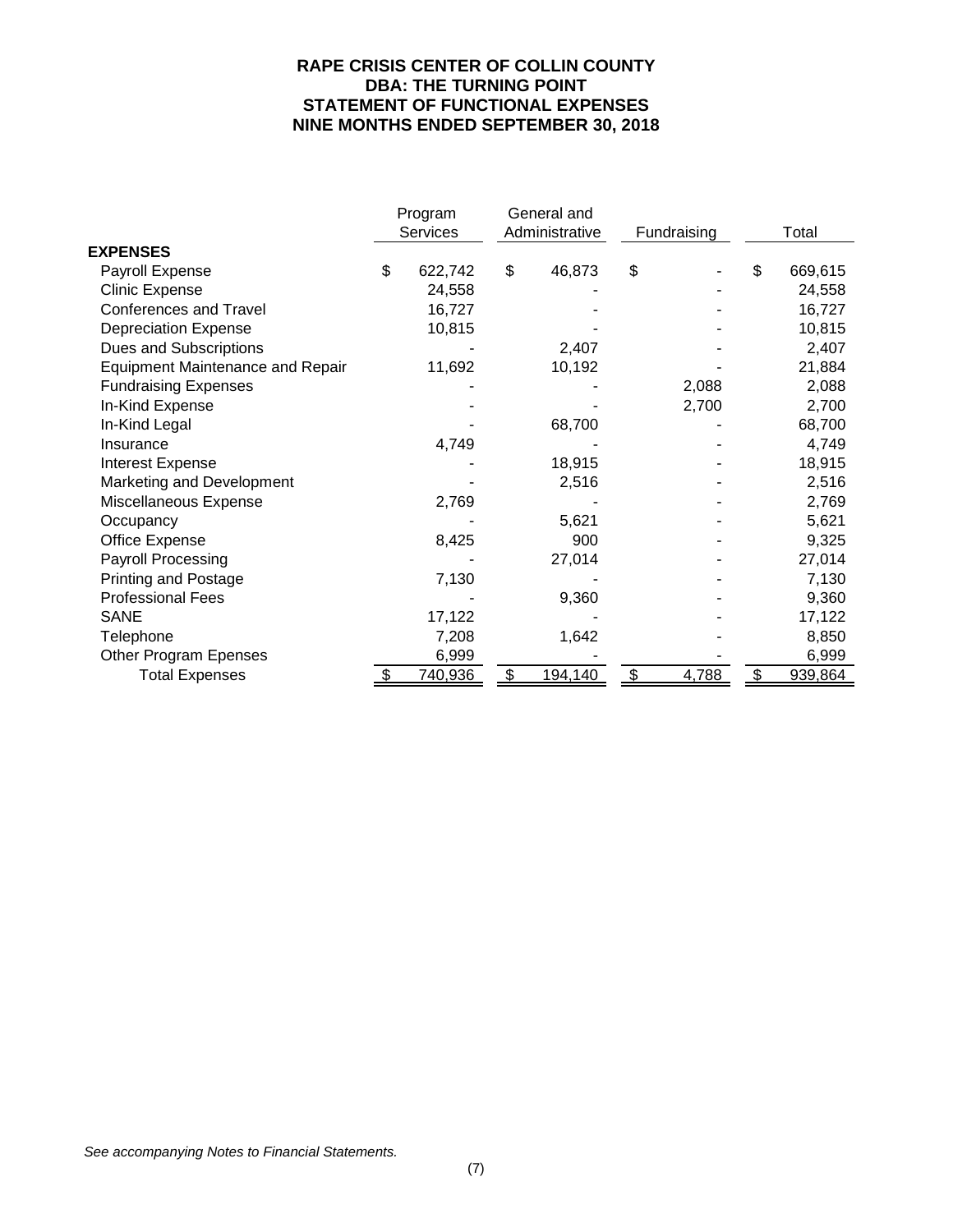#### **RAPE CRISIS CENTER OF COLLIN COUNTY DBA: THE TURNING POINT STATEMENTS OF CASH FLOWS YEAR ENDED SEPTEMBER 30, 2019 AND NINE MONTHS ENDED SEPTEMBER 30, 2018**

|                                                                                                     |           | Year Ended<br>September 30,<br>2019 | Nine Months<br>Ended<br>September 30,<br>2018 |           |  |
|-----------------------------------------------------------------------------------------------------|-----------|-------------------------------------|-----------------------------------------------|-----------|--|
| <b>CASH FLOWS FROM OPERATING ACTIVITIES</b>                                                         |           |                                     |                                               |           |  |
| Change in Net Assets                                                                                | \$        | 18,167                              | \$                                            | (69, 956) |  |
| Adjustments to Reconcile Change in Net Assets to                                                    |           |                                     |                                               |           |  |
| Net Cash Provided by Operating Activities:                                                          |           |                                     |                                               |           |  |
| Depreciation                                                                                        |           | 18,901                              |                                               | 10,815    |  |
| Loss on Disposal of Fixed Assets                                                                    |           | 14,400                              |                                               |           |  |
| (Increase) Decrease in Assets:                                                                      |           |                                     |                                               |           |  |
| <b>Accounts Receivable</b>                                                                          |           | (87, 548)                           |                                               |           |  |
| <b>Grants Receivable</b>                                                                            |           | 4,867                               |                                               | 5,828     |  |
| Pledges Receivable                                                                                  |           | (8, 548)                            |                                               | 50,000    |  |
| <b>Prepaid Expenses</b>                                                                             |           | (14, 400)                           |                                               |           |  |
| Increase (Decrease) in Liabilities:                                                                 |           |                                     |                                               |           |  |
| AP and Accrued Expenses                                                                             |           | 58,008                              |                                               | 15,505    |  |
| <b>Deferred Revenue</b>                                                                             |           |                                     |                                               |           |  |
| Net Cash Provided by Operating Activities                                                           |           | 3,847                               |                                               | 12,192    |  |
| <b>CASH FLOWS FROM INVESTING ACTIVITIES</b>                                                         |           |                                     |                                               |           |  |
| Purchase of Property and Equipment                                                                  |           | (5,897)                             |                                               | (53, 112) |  |
| Net Cash Used by Investing Activities                                                               |           | (5,897)                             |                                               | (53, 112) |  |
| <b>CASH FLOWS FROM FINANCING ACTIVITIES</b>                                                         |           |                                     |                                               |           |  |
| Payments on Long-Term Debt                                                                          |           | (17, 623)                           |                                               | (15, 625) |  |
| Net Cash Used by Financing Activities                                                               |           | (17, 623)                           |                                               | (15, 625) |  |
| NET DECREASE IN CASH AND CASH EQUIVALENTS                                                           |           | (19, 673)                           |                                               | (56, 545) |  |
| Cash and Cash Equivalents - Beginning of Year                                                       |           | 123,399                             |                                               | 179,944   |  |
| CASH AND CASH EQUIVALENTS - END OF YEAR                                                             |           | 103,726                             | -\$                                           | 123,399   |  |
| SUPPLEMENTAL DISCLOSURES OF CASH FLOW INFORMATION<br>In-Kind Contributions and Contributed Services | <u>\$</u> | 28,960                              | <u>\$</u>                                     | 71,400    |  |
|                                                                                                     |           |                                     |                                               |           |  |
| Cash Paid During the Year for Interest Expense                                                      | \$        | 28,851                              | \$                                            | 18,915    |  |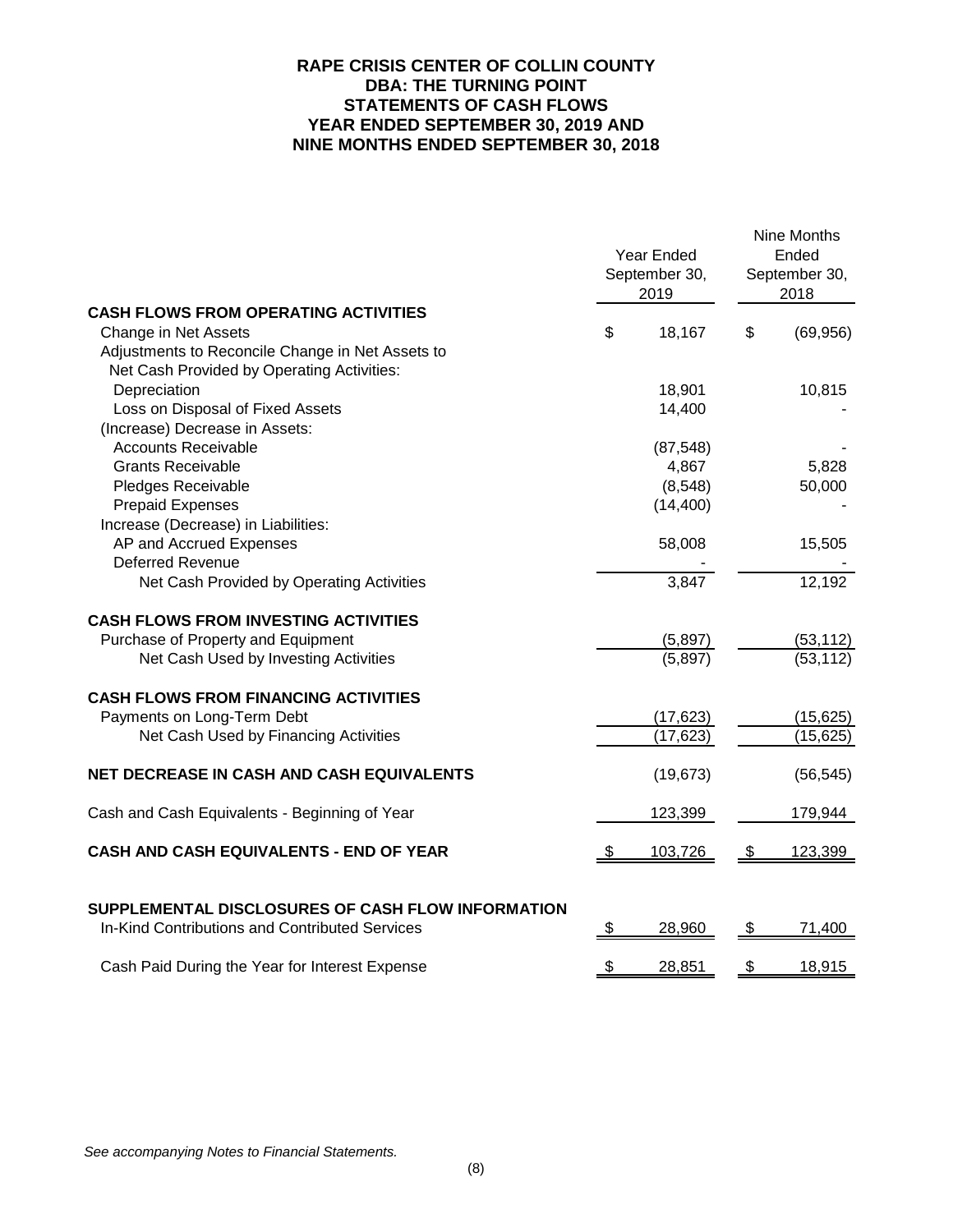# **NOTE 1 NATURE OF ACTIVITIES AND SUMMARY OF SIGNIFICANT ACCOUNTING POLICIES**

### **Nature of Activities, History, and Organization**

Rape Crisis Center of Collin County dba: The Turning Point (the Organization) is a nonprofit organization, located in Plano, Texas. The Organization was established by a social worker who observed that victims of sexual assault need additional counseling and emotional support beyond the initial crime report. The Organization originated in 1982, in conjunction with the North Texas Medical Center and the McKinney Police Department, to ensure that survivors of sexual assault had a professional support system to help them in their recovery. Since its genesis, the 24-hour Organization has grown to provide a complete range of services for victims of all forms of sexual violence, from a crisis hotline to hospital accompaniment to intensive professional counseling.

In 2002, the Organization began doing business as The Turning Point to emphasize that the services were available to all victims of sexual violence (not just rape) throughout all the North Texas area. The mission of the Turning Point is to provide counseling, education, and advocacy to those impacted by sexual assault.

In 2019, the Organization opened a clinic at their location to provide forensic exams, evidence collection, and advocacy for people who have experienced sexual assault within the last 120 hours. Referrals for counseling, legal services, follow up medical care, and shelter are also available.

# **Basis of Accounting**

The accompanying financial statements have been prepared on the accrual basis of accounting in accordance with accounting principles generally accepted in the United States of America.

# **Cash and Cash Equivalents**

The Organization's financial instruments, none of which is held for trading purposes, consist of cash and cash equivalents. The Organization considers all highly liquid investments that are redeemable in 90 days or less to be cash and cash equivalents.

#### **Grant and Pledge Receivables**

The Organization has receivables from grants and other sources. Unconditional pledge receivables that are due more than one year beyond the statement of financial position date are discounted to a net present value using an estimated discount factor for risk-free borrowing. Pledges receivable are considered past due when payments are not made under the terms of the pledge agreement. There were no past due pledges receivable at September 30, 2019 and September 30, 2018.

# **Allowance for Doubtful Accounts**

Grants and pledges receivable are stated net of an allowance for doubtful accounts. The Organization estimates the allowance based on an analysis of specific donors, taking into consideration the age of past due amounts and an assessment of the donor's ability to pay. The allowance was \$-0- at September 30, 2019 and September 30, 2018.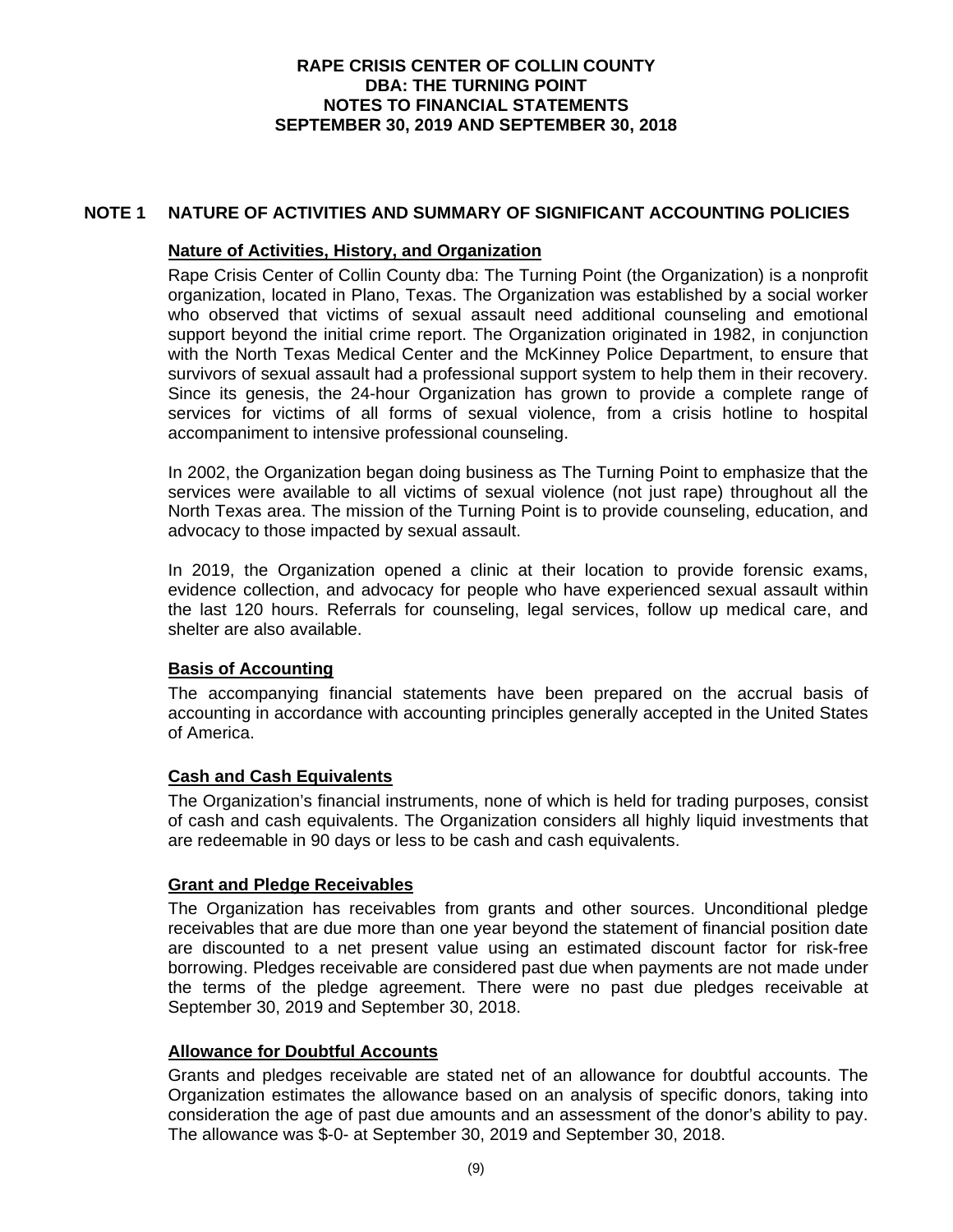# **NOTE 1 NATURE OF ACTIVITIES AND SUMMARY OF SIGNIFICANT ACCOUNTING POLICIES (CONTINUED)**

### **Property and Equipment**

Property and equipment which are purchased are recorded at historical cost. Donated property and equipment are recorded at their fair value at the date of contribution. Depreciation is recorded using a straight-line approach over 5 to 40 years. The Organization's capitalization policy is to expense property and equipment purchases less than \$5,000. Repairs and maintenance are charged to expense as incurred.

### **Net Asset Accounting**

As a nonprofit organization, Rape Crisis Center of Collin County dba: The Turning Point maintains its records on a fund accounting basis in order to ensure observance of the limitations and restrictions placed on the use of its resources. This is the procedure by which net assets for various purposes are classified for accounting and reporting purposes into self-balancing accounts. Those funds are further classified into net asset groupings in accordance with Financial Accounting Standards Board (FASB) Accounting Standards Codification (ASC) 605-10 and 958-205, as follows:

#### Net Assets Without Donor Restrictions

Net assets available for use in general operations and not subject to donor (or certain grantor) restrictions.

# Net Assets With Donor Restrictions

Net assets subject to donor- (or certain grantor-) imposed restrictions. Some donorimposed restrictions are temporary in nature, such as those that will be met by the passage of time or other events specified by the donor. Other donor-imposed restrictions are perpetual in nature, where the donor stipulates that resources be maintained in perpetuity. Gifts of long-lived assets and gifts of cash restricted for the acquisition of long-lived assets are recognized as revenue when the assets are placed in service. Donor-imposed restrictions are released when a restriction expires, that is, when the stipulated time has elapsed, when the stipulated purpose for which the resource was restricted has been fulfilled, or both.

We report contributions restricted by donors as increases in net assets without donor restrictions if the restrictions expire (that is, when a stipulated time restriction ends or purpose restriction is accomplished) in the reporting period in which the revenue is recognized. All other donor-restricted contributions are reported as increases in net assets with donor restrictions, depending on the nature of the restrictions. When a restriction expires, net assets with donor restrictions are reclassified to net assets without donor restrictions and reported in the consolidated statements of activities as Net Assets Released from Restrictions.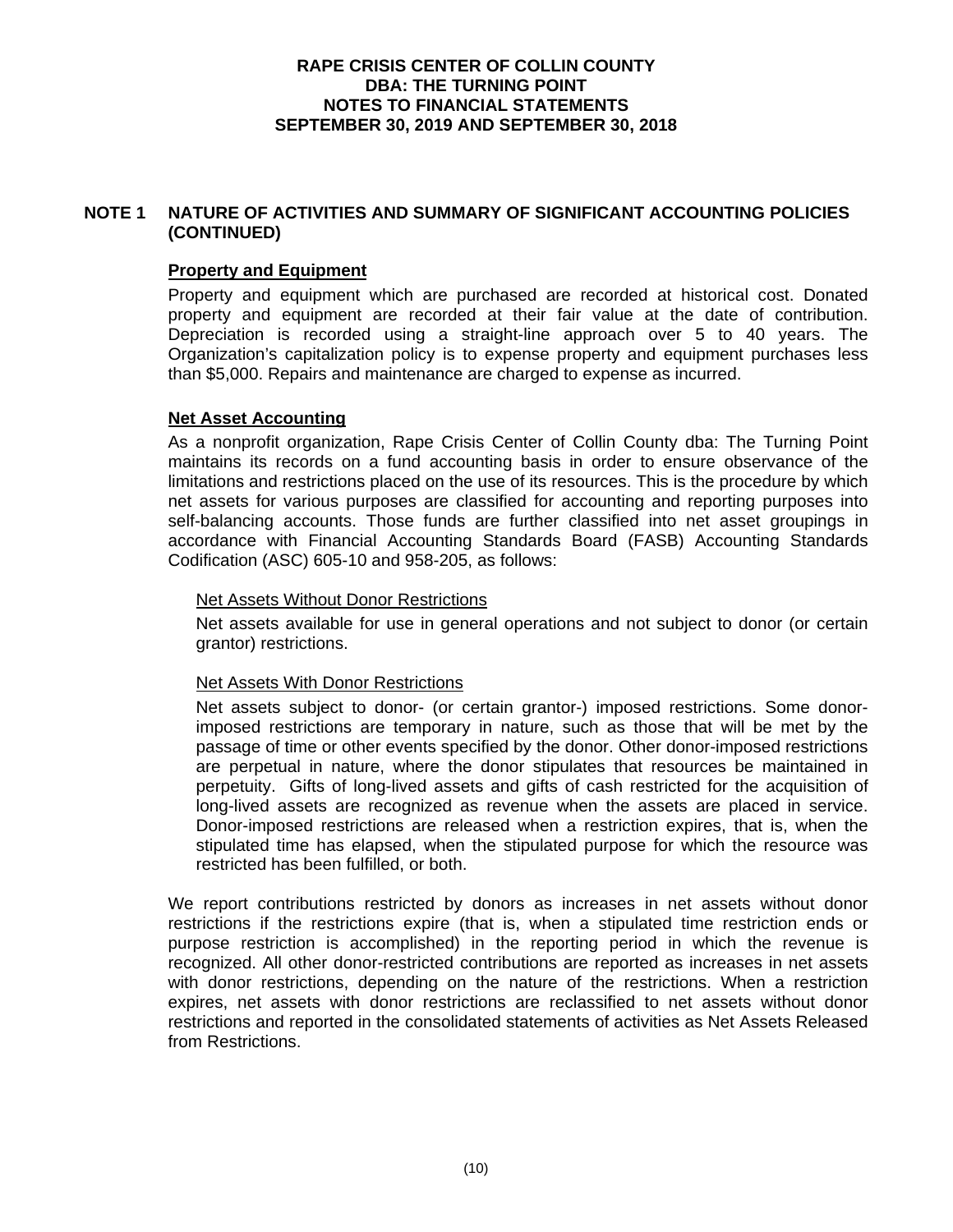# **NOTE 1 NATURE OF ACTIVITIES AND SUMMARY OF SIGNIFICANT ACCOUNTING POLICIES (CONTINUED)**

### **Contributions and Grant Revenue**

Contributions, including unconditional pledges receivable, are recorded at their fair value at the date of receipt. All contributions are available for unrestricted use unless specifically restricted by the donor. Donor-restricted contributions whose contributions are met in the same period are classified as without donor restrictions. Contributions to be received after one year are discounted at an appropriate discount rate commensurate with the risks involved. Payments received under cost-reimbursable contracts are recorded in the period in which the related services are performed or expenditures are incurred.

### **Donated Services and In-Kind Contributions**

Contributed goods are recorded at fair value at the date of donation. Donated professional services are recorded at their respective fair values of the services received. See Note 9.

### **Functional Allocation of Expenses**

The costs of providing Rape Crisis Center of Collin County dba: The Turning Point's various programs and supporting services have been summarized on a functional basis in the statement of activities. The statements of functional expenses present the natural classification detail of expenses by function. Accordingly, certain expenses have been allocated among the various programs and supporting services benefited.

#### **Income Taxes**

Rape Crisis Center of Collin County dba: The Turning Point is exempt from federal income taxes under Section 501(c)(3) of the Internal Revenue Code and therefore has made no provision for federal income taxes in the accompanying financial statements. However, the Organization is subject to federal excise tax and unrelated business income taxes. In addition, the Organization has been determined by the Internal Revenue Service not to be a "private foundation" within the meaning of Section 509(a) of the Internal Revenue Code. There was no unrelated business income or known Federal excise taxes for the year and period ended September 30, 2019 and September 30, 2018, respectively.

#### **Advertising Costs**

Advertising costs are expensed as incurred. The Organization incurred \$2,040 and \$2,516 for the year ended September 30, 2019 and the nine months ended September 30, 2018, respectively.

#### **Use of Estimates and General Assumptions**

The process of preparing financial statements in conformity with generally accepted accounting principles generally accepted in the United States of America requires management to make estimates and assumptions regarding certain types of assets, liabilities, revenues, and expenses. Such estimates and assumptions primarily relate to allocation of functional expenses. Accordingly, actual results could differ from those estimates.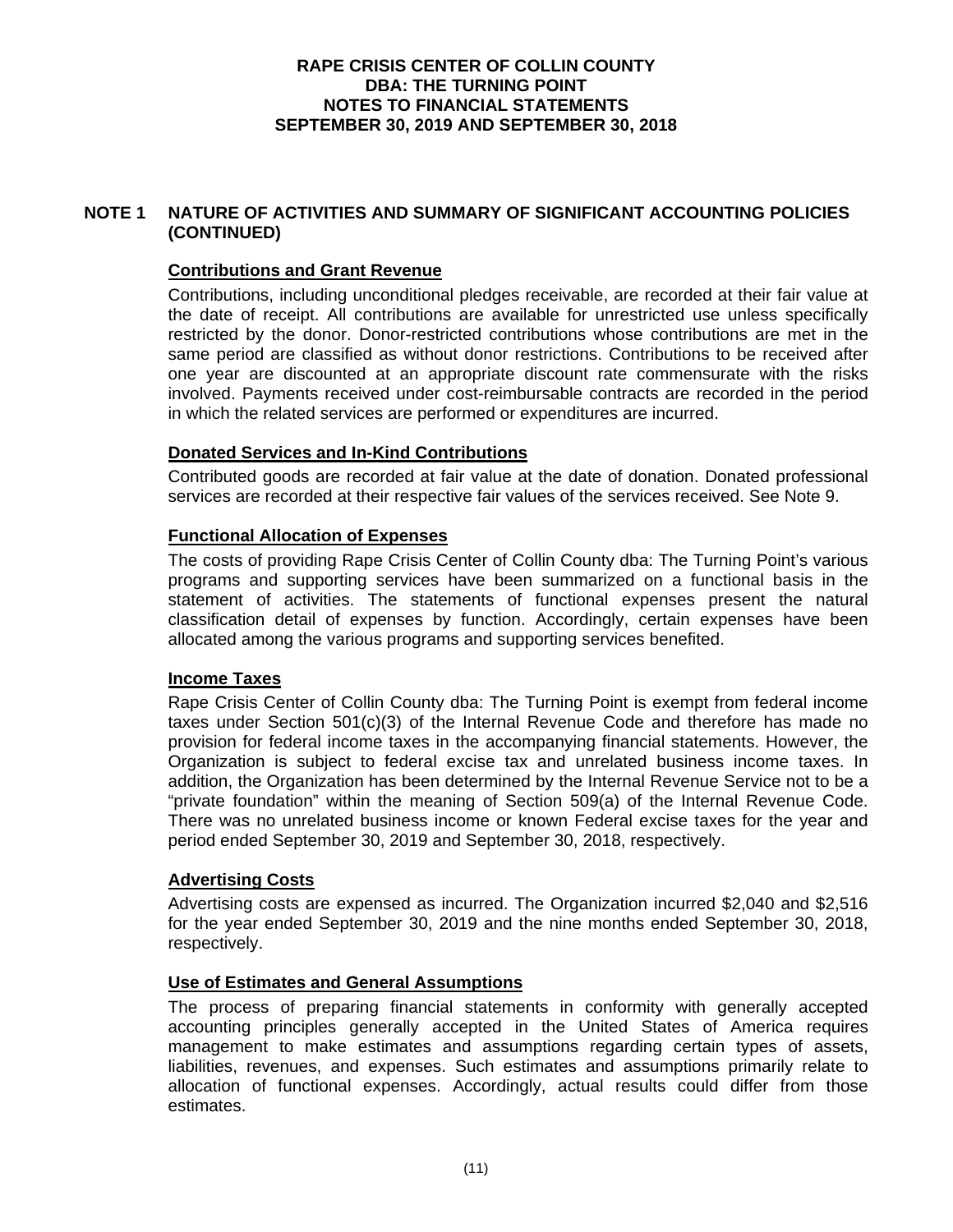### **NOTE 2 LIQUIDITY AND AVAILABILITY**

Financial assets available for general expenditure, that is, without donor or other restrictions limiting their use, within one year of the statement of financial position date, comprise the following as of September 30:

|                           | 2019    | 2018    |  |  |
|---------------------------|---------|---------|--|--|
| Cash and Cash Equivalents | 103.726 | 123,399 |  |  |
| Accounts Receivable       | 87.548  |         |  |  |
| Grants Receivable         | 162.915 | 167,782 |  |  |
| Pledges Receivable        | 18.157  | 9,609   |  |  |
| Total                     | 354.189 | 291.181 |  |  |

As part of the Organization's liquidity management plan, cash in excess of daily requirements is placed in an interest-bearing account to maximize the potential for earning a return.

# **NOTE 3 GRANTS AND PLEDGES RECEIVABLE**

Grants receivable are due from various government agencies and other granting organizations, are deemed to be fully collectible by management, and consist of the following at:

|                                |    | 2019                     | 2018    |  |  |
|--------------------------------|----|--------------------------|---------|--|--|
| State                          | ۰D | 40.685                   | 13.803  |  |  |
| Federal                        |    | 122.230                  | 108,979 |  |  |
| Other                          |    | $\overline{\phantom{a}}$ | 45.000  |  |  |
| <b>Total Grants Receivable</b> | ጥ  | 162,915                  | 167.782 |  |  |

Unconditional promises to give of \$18,157 and \$9,609 at September 30, 2019 and 2018, respectively, are expected to be collected in one year or less, and appear as pledges receivable on the statement of financial position.

# **NOTE 4 PROPERTY AND EQUIPMENT**

Property and Equipment consists of the following at:

|                                       | 2019 |           | 2018      |
|---------------------------------------|------|-----------|-----------|
| Land                                  |      | 101,787   | 101,787   |
| <b>Building</b>                       |      | 606,495   | 606,495   |
| <b>Office Equipment and Furniture</b> |      | 40.874    | 34.977    |
| Software                              |      | 975       | 15.375    |
| Less: Accumulated Depreciation        |      | (114,337) | (95, 436) |
| <b>Total Property and Equipment</b>   |      | 635,794   | 663,198   |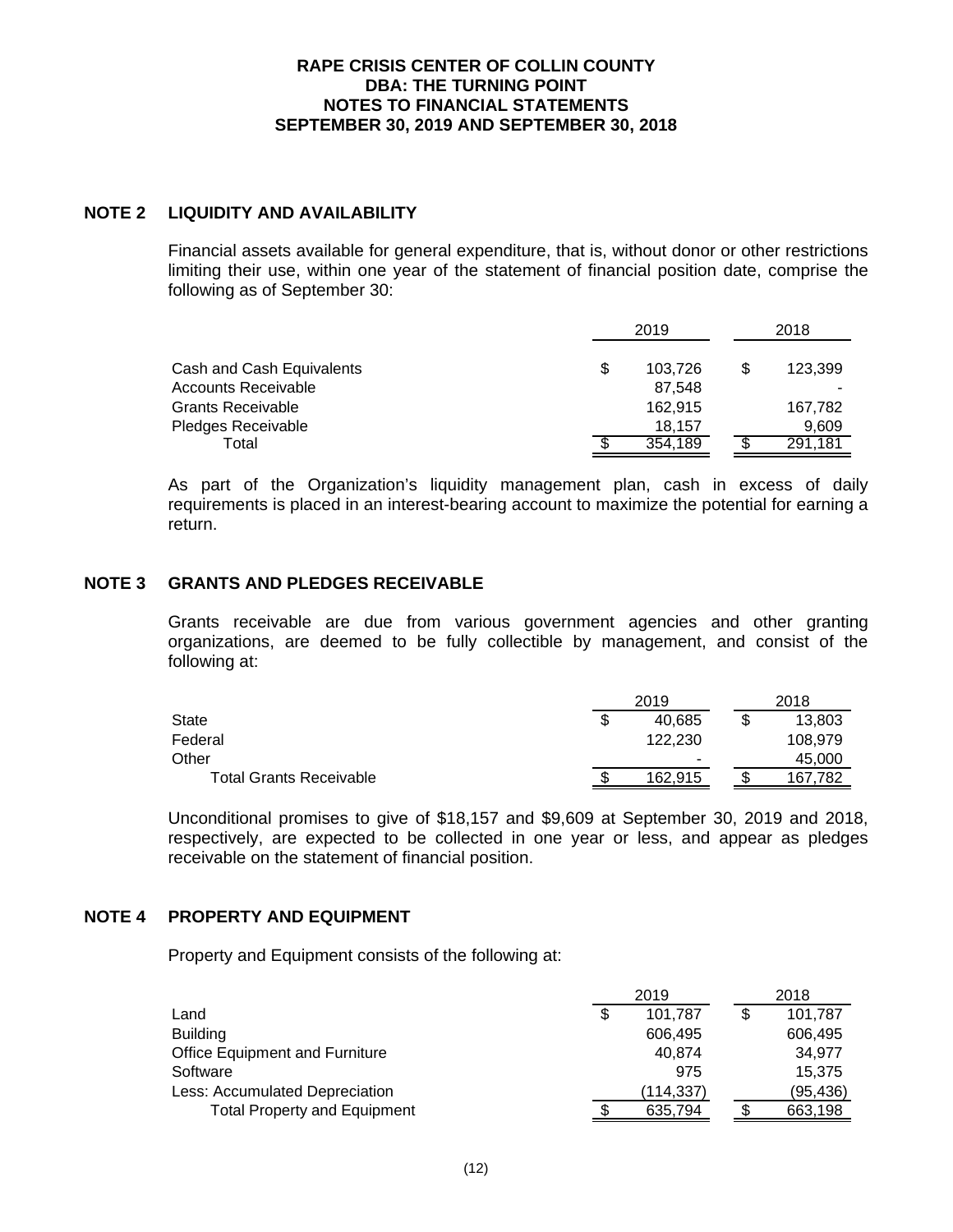# **NOTE 4 PROPERTY AND EQUIPMENT (CONTINUED)**

Depreciation expense was \$18,901 and \$10,815 for the year ended September 30, 2019 and the nine months ended September 30, 2018, respectively.

### **NOTE 5 NOTE PAYABLE**

The note payable consists of one mortgage to a bank in the original amount of \$578,000, dated December 3, 2013, with monthly principal and interest payments of \$3,837.72 for 60 months at an interest rate of 5.00% and 180 months with interest calculated on the unpaid principal balance using an interest rate based on the five-year FHLBD Rate, plus a margin of 3.000 percentage points. On February 4, 2019, the note was refinanced with a principal balance of \$479,869. Monthly principal and interest payments are \$3,322.15 for 58 months at an interest rate of 5.5%, \$3,418.15 for 119 months using an interest rate based on the five-year FHLBD Rate, plus a margin of 3.000 percentage points, with the balance due at maturity using an interest rate based on the five-year FHLBD Rate, plus a margin of 3.000 percentage points. The maturity date is December 3, 2033, and the note is collateralized by real property located in Collin County, Texas.

Interest expense was \$28,851 and \$18,915 for the year ended September 30, 2019 and the nine months ended September 30,2018, respectively.

Annual maturities of the mortgage note payable are as follows:

| Year Ending September 30. | Amount       |
|---------------------------|--------------|
| 2020                      | \$<br>12,669 |
| 2021                      | 14,693       |
| 2022                      | 15,533       |
| 2023                      | 16,422       |
| 2020                      | 16,828       |
| Thereafter                | 394,571      |
| Total                     | 470.716      |

# **NOTE 6 LINE OF CREDIT**

The Organization entered into a line of credit agreement with a borrowing base of \$150,000 during the year ended September 30, 2019 that matures on July 7, 2020. Borrowings under this line of credit bear interest at a variable rate, calculated as the Prime Rate plus 1.25% (6.25% at September 30, 2019). No principal is outstanding as of September 30, 2019.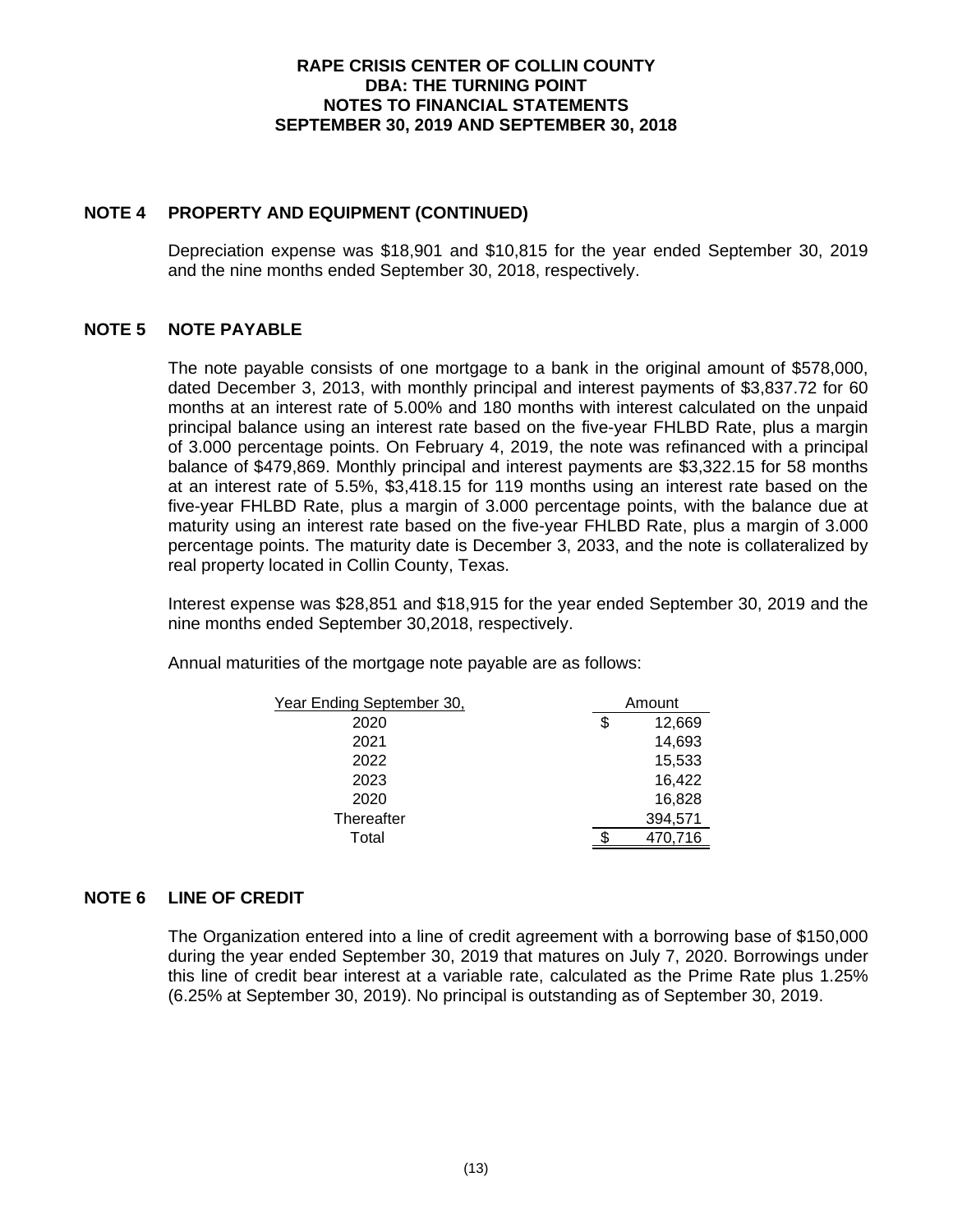# **NOTE 7 RELATED PARTY TRANSACTIONS**

During the period ended September 30, 2019 and the nine months ended September 30, 2018, the Organization received contributions from board members and employees totaling \$6,510 and \$300, respectively. These amounts are included in contributions on the statement of activities.

During the period ended September 30, 2019 and the nine months ended September 30, 2018, the Organization received donated legal services from the firm where a board member works totaling \$28,960 and \$68,700, respectively. These amounts are included in contributions on the statement of activities.

# **NOTE 8 NET ASSETS WITH DONOR RESTRICTIONS**

Net assets with donor restrictions consisted of the following as of:

|                                                 |    | 2019   |   | 2018    |  |  |
|-------------------------------------------------|----|--------|---|---------|--|--|
| Time Restricted                                 | \$ | 6.052  | S |         |  |  |
| <b>Purpose Restricted:</b>                      |    |        |   |         |  |  |
| <b>EPIC Supplies</b>                            |    | 511    |   | 616     |  |  |
| Crisis and Counseling Services at MDMC          |    | 29,294 |   | 66,807  |  |  |
| <b>Crisis and Counseling Services</b>           |    |        |   | 45,000  |  |  |
| <b>SANE Services</b>                            |    | 31,600 |   | 18,544  |  |  |
| <b>Clinic Naming Rights</b>                     |    |        |   | 100,000 |  |  |
| <b>Total Net Assets with Donor Restrictions</b> |    | 67,457 |   | 230,967 |  |  |
|                                                 |    |        |   |         |  |  |

### **NOTE 9 IN-KIND CONTRIBUTIONS**

The Organization occasionally receives in-kind contributions for various services and assets during the year. The estimated values of such in-kind transactions are reflected in the statement of activities at their fair value and are recorded at the time of receipt. In-kind contributions totaled \$32,800 and \$75,375 for the year ended September 30, 2019 and the nine months ended September 30, 2018.

The Organization also receives daily support from the general public of the surrounding communities to staff the 24-hour crisis help line, provide advocacy, and other various office duties. These donated services have not been reflected in the accompanying financial statements because they did not meet the criteria for recognition. Management estimates that the fair value of the donated services received but not recognized as revenues was \$184,420 and \$86,246 for the year ended September 30, 2019 and the nine months ended September 30, 2018, respectively.